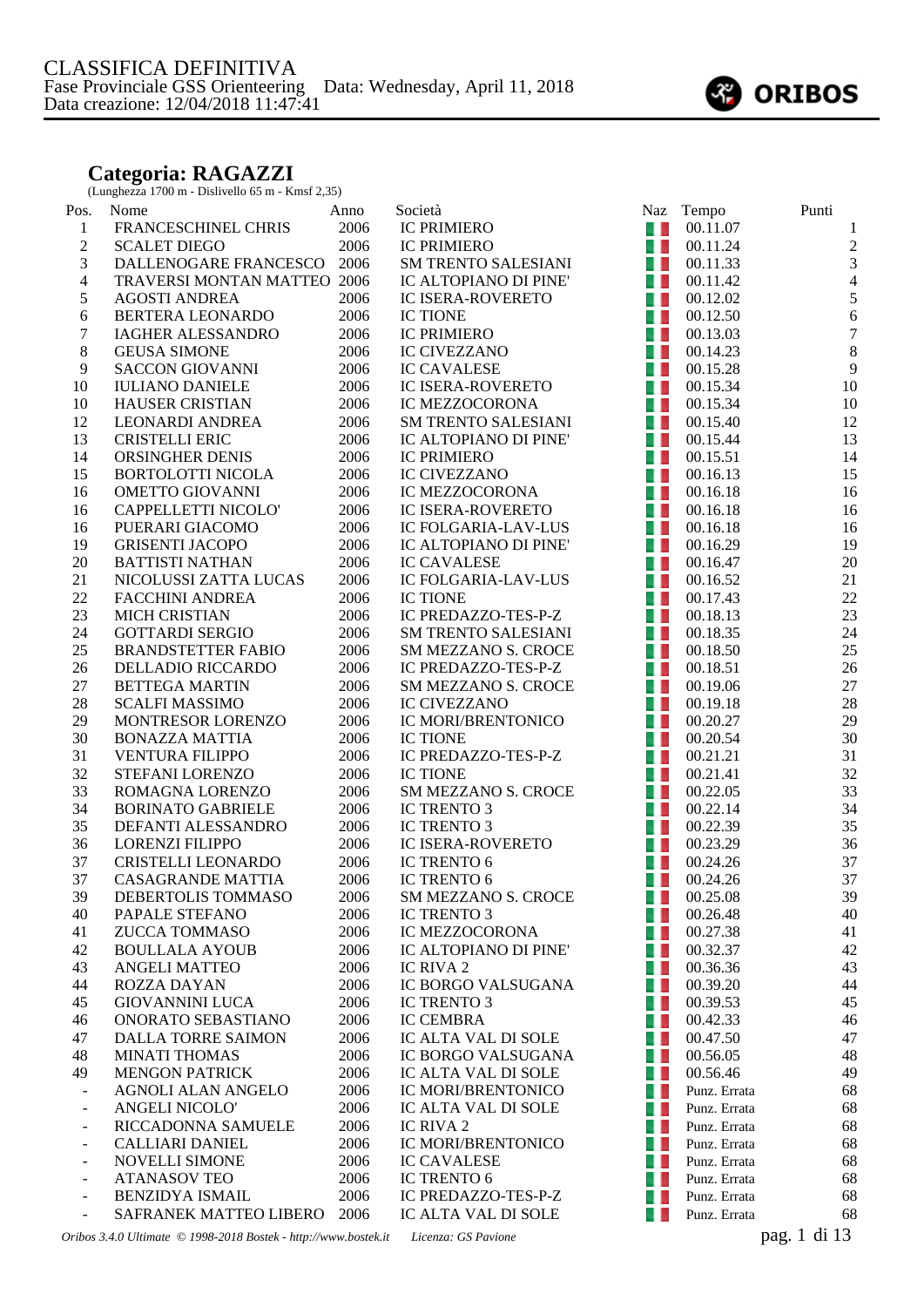# ...Categoria: RAGAZZI

| Pos.   | Nome                        | Anno | Società                    | Naz | Tempo          | Punti |
|--------|-----------------------------|------|----------------------------|-----|----------------|-------|
|        | <b>GIACOMOZZI GIOELE</b>    | 2006 | <b>IC CEMBRA</b>           |     | Punz. Errata   | 68    |
|        | <b>DANO ALESSIO</b>         | 2006 | IC RIVA 2                  |     | Punz. Errata   | 68    |
| $\sim$ | <b>JEMLI MOKTADA</b>        | 2006 | <b>IC TRENTO 6</b>         |     | Punz. Errata   | 68    |
|        | <b>BELLIN SEBASTIANO</b>    | 2006 | <b>IC BORGO VALSUGANA</b>  | ш   | Punz. Errata   | 68    |
|        | <b>LORENZATTI NICCOLO'</b>  | 2006 | <b>IC BORGO VALSUGANA</b>  |     | Punz. Errata   | 68    |
| $\sim$ | DORIGHI NICOLO'             | 2006 | <b>IC CEMBRA</b>           |     | Punz. Mancante | 68    |
|        | <b>BAMPI THOMAS</b>         | 2006 | <b>IC CIVEZZANO</b>        |     | Punz. Mancante | 68    |
| $\sim$ | <b>MATTEVI MASSIMILIANO</b> | 2006 | <b>IC CEMBRA</b>           |     | Punz. Mancante | 68    |
|        | <b>GIACOMONI LUCA</b>       | 2006 | <b>SM TRENTO SALESIANI</b> |     | Punz. Mancante | 68    |
|        | <b>KOLA MARVIN</b>          | 2006 | <b>IC CAVALESE</b>         |     | Punz. Mancante | 68    |

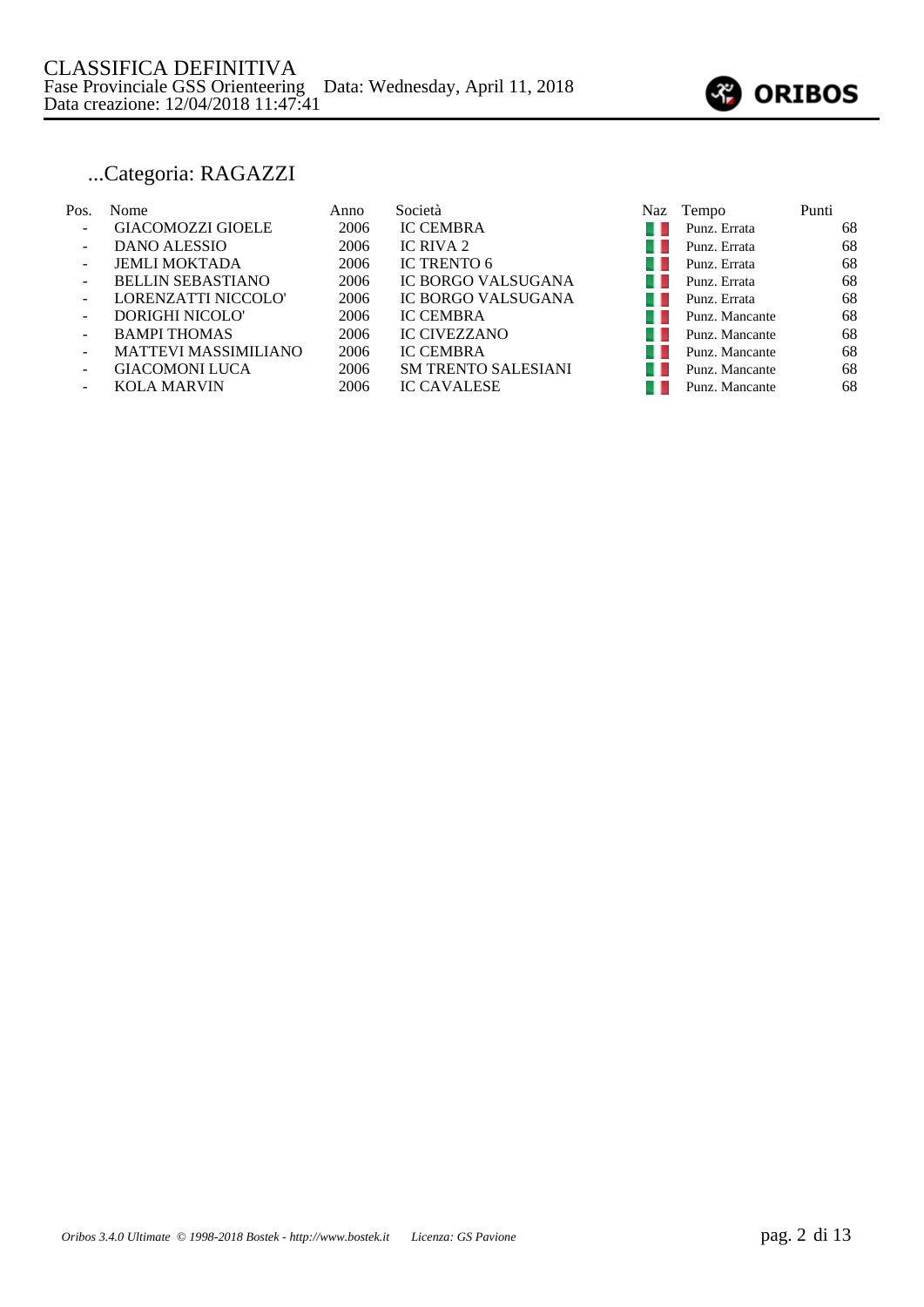### **Categoria: RAGAZZE**

CLASSIFICA DEFINITIVA

(Lunghezza 1600 m - Dislivello 55 m - Kmsf 2,15)

| Pos.                                      | Nome                                                            | Anno | Società                         |         | Naz Tempo    | Punti            |
|-------------------------------------------|-----------------------------------------------------------------|------|---------------------------------|---------|--------------|------------------|
| $\mathbf{1}$                              | <b>SIMION ELENA</b>                                             | 2006 | <b>IC PRIMIERO</b>              | 41      | 00.10.00     | $\mathbf{1}$     |
| $\sqrt{2}$                                | <b>ANTOLINI SARA</b>                                            | 2006 | <b>IC TIONE</b>                 | 41      | 00.13.25     | $\sqrt{2}$       |
| $\overline{3}$                            | <b>BRAZZODURO ANNIKA</b>                                        | 2006 | IC PREDAZZO-TES-P-Z             | A.      | 00.14.03     | $\overline{3}$   |
| $\overline{4}$                            | POTRICH ARIANNA                                                 | 2006 | IC FOLGARIA-LAV-LUS             | an in   | 00.15.41     | $\overline{4}$   |
| 5                                         | <b>MORELLATO MARTINA</b>                                        | 2006 | <b>IC ISERA-ROVERETO</b>        | A.      | 00.16.06     | $\sqrt{5}$       |
| 6                                         | <b>BERTOTTI ALICE</b>                                           | 2006 | <b>SM TRENTO SALESIANI</b>      | a pr    | 00.16.10     | $\sqrt{6}$       |
| $\boldsymbol{7}$                          | <b>TAMIELLO ANNA</b>                                            | 2006 | IC TRENTO 6                     | a pr    | 00.17.00     | $\boldsymbol{7}$ |
| 8                                         | DEBERTOLIS ANNALISA                                             | 2006 | <b>SM MEZZANO S. CROCE</b>      | a pro   | 00.17.56     | $\,8\,$          |
| 9                                         | <b>COZZINO SARA</b>                                             | 2006 | <b>SM TRENTO SALESIANI</b>      | a L     | 00.18.03     | 9                |
| 10                                        | FRANCESCHINI MADDALENA 2006                                     |      | <b>IC CIVEZZANO</b>             | 41      | 00.18.47     | 10               |
| 11                                        | <b>LENTINI SOPHIA</b>                                           | 2006 | IC TRENTO 3                     | 41      | 00.19.23     | 11               |
| 12                                        | <b>DALLAFIOR ALESSANDRA</b>                                     | 2006 | IC ALTOPIANO DI PINE'           | A D     | 00.20.02     | 12               |
| 13                                        | <b>FESTI GIADA</b>                                              | 2006 | IC ISERA-ROVERETO               | a D     | 00.20.09     | 13               |
| 14                                        | FRANZOLIN NOEMI                                                 | 2006 | <b>IC FOLGARIA-LAV-LUS</b>      | a ka    | 00.20.38     | 14               |
| 15                                        | DRIOUCHY AMIRA                                                  | 2006 | IC TRENTO 3                     | a pro   | 00.21.17     | 15               |
| 16                                        | <b>CIMADOM GIULIA</b>                                           | 2006 | <b>SM TRENTO SALESIANI</b>      | A. L    | 00.22.56     | 16               |
| 17                                        | <b>BAGATTINI MARICA</b>                                         | 2006 | <b>IC TIONE</b>                 | a, p    | 00.23.20     | 17               |
| 18                                        | LORENZI CLARA                                                   | 2007 | IC RIVA 2                       | a L     | 00.24.51     | 18               |
| 19                                        | PATRESE MARIA                                                   | 2006 | SM TRENTO SALESIANI             | 40      | 00.25.50     | 19               |
| $20\,$                                    | TOMASI GIORGIA                                                  | 2006 | <b>IC TIONE</b>                 | 41      | 00.25.56     | $20\,$           |
| 21                                        | <b>SELLA SOFIA</b>                                              | 2006 | <b>IC CAVALESE</b>              | a. L    | 00.26.20     | 21               |
| 22                                        | FRANCESCHINI FRANCESCA                                          | 2006 | IC TRENTO 6                     | a p     | 00.26.33     | $22\,$           |
| $22\,$                                    | <b>GROFF FRANCESCA</b>                                          | 2006 | IC ALTOPIANO DI PINE'           | a pr    | 00.26.33     | $22\,$           |
| 24                                        | <b>CAMPIDELLI ASIA</b>                                          | 2006 | <b>IC TIONE</b>                 | 44 14   | 00.27.19     | 24               |
| 25                                        | <b>SIEFF ELISA</b>                                              | 2006 | <b>IC CAVALESE</b>              | a, p    | 00.28.45     | 25               |
| 26                                        | PLOTEGHER ELENA                                                 | 2006 | IC PREDAZZO-TES-P-Z             | a, p    | 00.29.53     | 26               |
| $27\,$                                    | PEDROTTI SOFIA                                                  | 2006 | <b>IC ISERA-ROVERETO</b>        | a L     | 00.30.36     | 27               |
| 28                                        | VAN OPBERGEN ALICE                                              | 2006 | <b>IC CIVEZZANO</b>             | 4. L    | 00.31.21     | 28               |
| 29                                        | <b>BETTEGA ELENA</b>                                            | 2006 | SM MEZZANO S. CROCE             | 41      | 00.31.27     | 29               |
| 30                                        | <b>BAILONI AGATA</b>                                            | 2006 | IC TRENTO 3                     | 41      | 00.31.29     | 30               |
| 31                                        | FILIPPI GIULIA                                                  | 2006 | IC ISERA-ROVERETO               | an in   | 00.32.00     | 31               |
| 32                                        | <b>BANCHER GIADA</b>                                            | 2006 | SM MEZZANO S. CROCE             | a, p    | 00.32.46     | 32               |
| 33                                        | LIBENER SARA                                                    | 2006 | <b>IC CAVALESE</b>              | 4. L    | 00.33.50     | 33               |
| 34                                        | MAESTRANZI MARIA CARLA 2006                                     |      | IC TRENTO 3                     | a ka    | 00.34.47     | 34               |
| 35                                        | <b>SEGESTI ANNA</b>                                             | 2006 | <b>IC CEMBRA</b>                | a, p    | 00.36.47     | 35               |
| 36                                        | VANZO AURORA                                                    | 2006 | <b>IC CAVALESE</b>              | 4 L     | 00.37.51     | 36               |
| 37                                        | <b>BALDI GIULIA</b>                                             | 2006 | IC MORI/BRENTONICO              | u j     | 00.39.21     | 37               |
| 38                                        | <b>MARCUCCI MARIA</b>                                           | 2006 | IC ALTOPIANO DI PINE'           | 4 D     | 00.39.40     | 38               |
| 39                                        | SADLER VALENTINA                                                | 2006 | IC FOLGARIA-LAV-LUS             |         | 00.40.50     | 39               |
| 40                                        | EL HALI HIBA                                                    | 2006 | IC TRENTO 7                     | ш.<br>w | 00.41.32     | 40               |
| 41                                        | GIOVANNINI ANGELICA                                             | 2006 | IC ALTOPIANO DI PINE'           | u u     | 00.45.14     | 41               |
| 42                                        | <b>NERI GAIA</b>                                                | 2006 | IC PREDAZZO-TES-P-Z             | w       | 00.49.20     | 42               |
| 43                                        | <b>TISOT ANGELA</b>                                             | 2006 | <b>SM MEZZANO S. CROCE</b>      | 4 L     | 00.50.23     | 43               |
| 44                                        | <b>VETTORI ARIANNA</b>                                          | 2006 |                                 | w       | 00.55.31     | 44               |
| 45                                        | VIGANOTTI ARIANNA                                               | 2006 | <b>IC TRENTO 7</b><br>IC RIVA 2 | u u     | 00.57.11     | 45               |
| 46                                        | TEVINI ELISABETTA                                               | 2006 | IC ALTA VAL DI SOLE             | L p     | 01.03.28     | 46               |
| 47                                        | <b>STANGA ALICE</b>                                             | 2006 | IC RIVA 2                       | . .     | 01.08.13     | 47               |
| 48                                        | LUNELLI ALICE                                                   | 2006 | <b>IC CIVEZZANO</b>             | ū L     | 01.33.41     | 48               |
| $\blacksquare$                            | <b>BERTOLINI MAYA</b>                                           | 2006 | IC TRENTO 6                     | w       | Punz. Errata | 63               |
| $\overline{\phantom{a}}$                  | ANDREATA ANGELA                                                 | 2006 | IC BORGO VALSUGANA              | 8 L     | Punz. Errata | 63               |
| $\overline{\phantom{a}}$                  | STERNI MARTINA                                                  | 2006 | IC MORI/BRENTONICO              | w       | Punz. Errata | 63               |
| $\overline{\phantom{a}}$                  | <b>MARTINI FRANCESCA</b>                                        | 2006 | IC PREDAZZO-TES-P-Z             | u u     | Punz. Errata | 63               |
| $\overline{\phantom{m}}$                  | MALOSSINI EMMA                                                  | 2006 | IC RIVA 2                       | w       | Punz. Errata | 63               |
| $\overline{\phantom{0}}$                  | MORANDELLI SIBILLA                                              | 2006 | IC BORGO VALSUGANA              | w       | Punz. Errata | 63               |
|                                           | <b>BIONDO VALENTINA</b>                                         | 2006 | <b>IC CEMBRA</b>                | U       | Punz. Errata | 63               |
| $\qquad \qquad \blacksquare$              | PODETTI ILENIA                                                  | 2006 | IC ALTA VAL DI SOLE             | 6 N     | Punz. Errata | 63               |
| $\frac{1}{2}$<br>$\overline{\phantom{0}}$ | <b>ZINI REBECCA</b>                                             | 2006 | IC ALTA VAL DI SOLE             | - 1     | Punz. Errata | 63               |
|                                           |                                                                 |      |                                 |         |              |                  |
|                                           | Oribos 3.4.0 Ultimate © 1998-2018 Bostek - http://www.bostek.it |      | Licenza: GS Pavione             |         |              | pag. 3 di 13     |

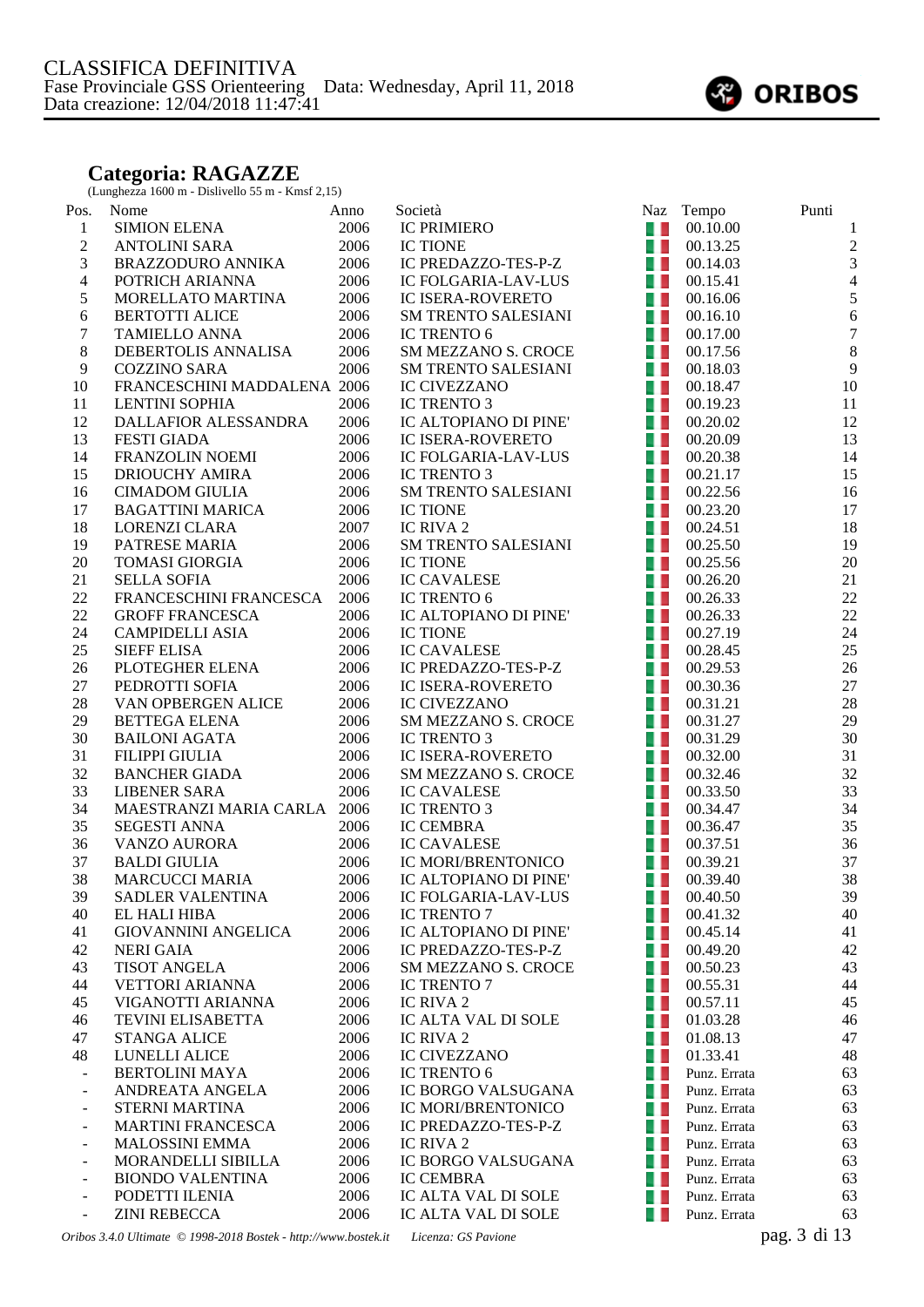Fase Provinciale GSS Orienteering Data: Wednesday, April 11, 2018



# ...Categoria: RAGAZZE

CLASSIFICA DEFINITIVA

| Pos.                     | <b>Nome</b>                | Anno | Società                   | Naz Tempo      | Punti |
|--------------------------|----------------------------|------|---------------------------|----------------|-------|
| $\overline{\phantom{0}}$ | <b>TELCH KAROL</b>         | 2006 | <b>IC CEMBRA</b>          | Punz. Errata   | 63    |
| $\overline{\phantom{0}}$ | <b>GJERGJI XHESI</b>       | 2006 | <b>IC BORGO VALSUGANA</b> | Punz. Mancante | 63    |
|                          | <b>TOMIO MATILDE</b>       | 2006 | <b>IC BORGO VALSUGANA</b> | Punz. Mancante | 63    |
|                          | <b>VALENTE ISABEL IMMA</b> | 2006 | <b>IC CIVEZZANO</b>       | Punz. Mancante | 63    |
|                          | MICHELI CATERINA           | 2006 | <b>IC CEMBRA</b>          | Ritirato       | 63    |
|                          |                            |      |                           |                |       |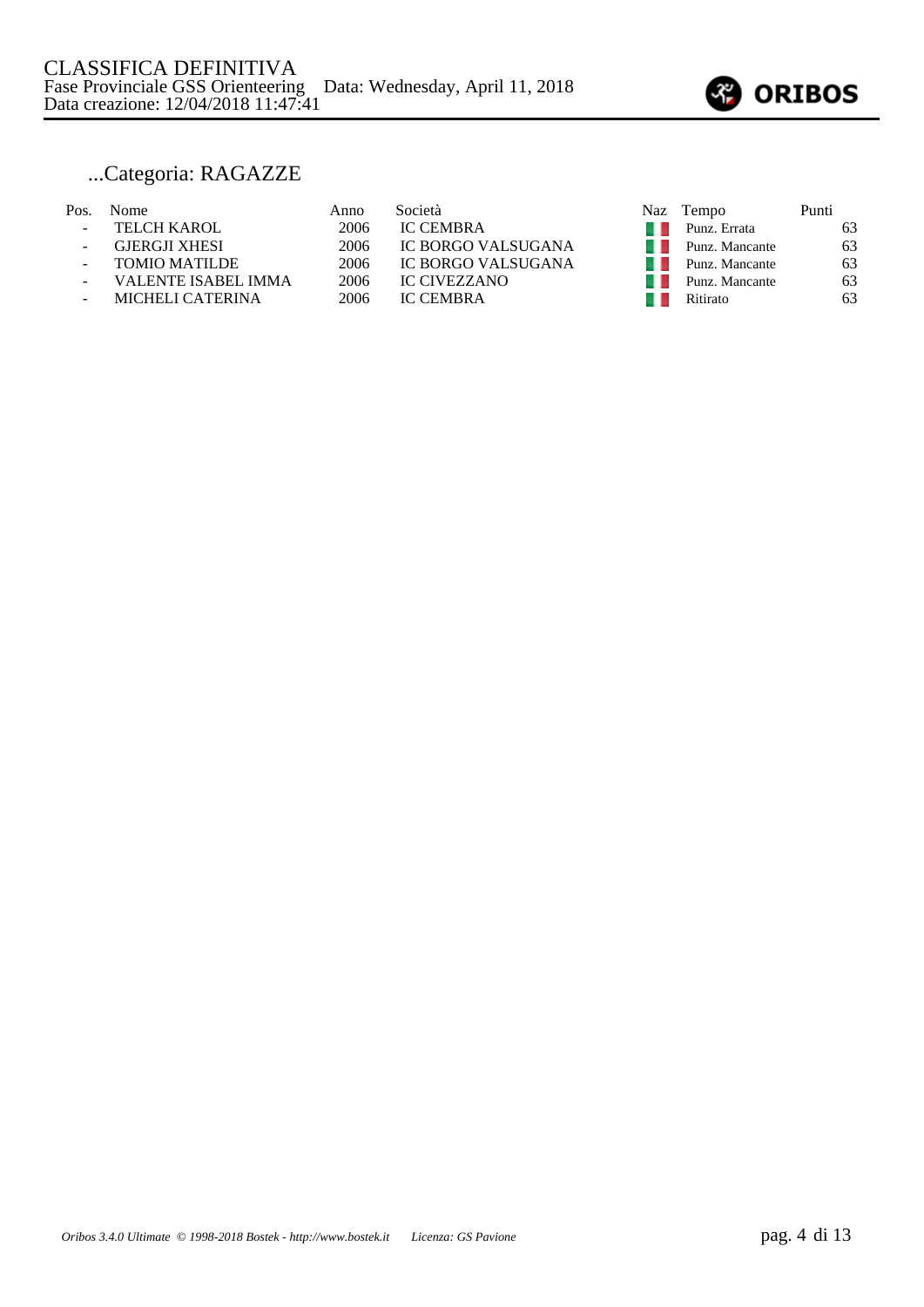**Categoria: CADETTI**

| Pos.             | Nome                                             | Anno         | Società                                   |            | Naz Tempo               | Punti                    |
|------------------|--------------------------------------------------|--------------|-------------------------------------------|------------|-------------------------|--------------------------|
| $\mathbf{1}$     | <b>GRISENTI LEONARDO</b>                         | 2004         | IC ALTOPIANO DI PINE'                     | a a        | 00.12.21                | 1                        |
| $\sqrt{2}$       | <b>GAIO PARIDE</b>                               | 2005         | <b>IC PRIMIERO</b>                        | a. L       | 00.12.28                | $\overline{c}$           |
| 3                | BETTEGA MATTHEW ALDO                             | 2004         | <b>IC PRIMIERO</b>                        | a L        | 00.12.45                | 3                        |
| $\overline{4}$   | DE BONA DAVIDE                                   | 2004         | <b>IC PRIMIERO</b>                        | a pro      | 00.13.06                | $\overline{\mathcal{A}}$ |
| 5                | <b>ALBUZZI JOSE</b>                              | 2003         | IC MEZZOCORONA                            | <b>ALL</b> | 00.13.30                | 5                        |
| 6                | CORONA MATTIA                                    | 2005         | <b>IC PRIMIERO</b>                        | a, p       | 00.13.46                | $\epsilon$               |
| $\boldsymbol{7}$ | <b>CHILOVI NICOLA</b>                            | 2004         | IC MEZZOCORONA                            | 4 L        | 00.15.11                | $\overline{7}$           |
| $\,8\,$          | <b>IORI MATIAS</b>                               | 2004         | <b>IC TIONE</b>                           | a ju       | 00.15.13                | 8                        |
| $\mathbf{9}$     | TRAVERSI MONTAN MICHE 2004                       |              | IC ALTOPIANO DI PINE'                     | a ji       | 00.15.16                | 9                        |
| 10               | <b>ANTERMITE ANDREA</b>                          | 2005         | SM MEZZANO S. CROCE                       | a. L       | 00.15.40                | 10                       |
| 11               | <b>BALDESSARI LORENZO</b>                        | 2005         | IC CIVEZZANO                              | - 1        | 00.16.25                | 11                       |
| 12               | SALVADORI GABRIELE                               | 2004         | <b>IC TIONE</b>                           | a L        | 00.16.41                | 12                       |
| 13               | <b>CANDOTTI DANIELE</b>                          | 2005         | <b>SM TRENTO SALESIANI</b>                | a pr       | 00.17.01                | 13                       |
| 14               | D'ABRAMO MICHELE                                 | 2005         | <b>SM TRENTO SALESIANI</b>                | a pro      | 00.17.29                | 14                       |
| 15               | SANTUARI NICOLO'                                 | 2005         | IC ALTOPIANO DI PINE'                     |            | $\blacksquare$ 00.17.44 | 15                       |
| 16               | <b>TOMASI MATTIA</b>                             | 2004         | <b>IC TRENTO 7</b>                        |            | $\blacksquare$ 00.17.46 | 16                       |
| 17               | TAMIELLO FRANCESCO                               | 2004         | IC TRENTO 6                               | a pro      | 00.18.09                | 17                       |
| 18               | <b>CASSANI CRISTIANO</b>                         | 2005         | <b>IC FOLGARIA-LAV-LUS</b>                | a pro      | 00.18.30                | 18                       |
| 19               | ROSSI LORENZO                                    | 2005         | IC ALTA VAL DI SOLE                       | A. L       | 00.18.41                | 19                       |
| 20               | <b>BONIARDI ALESSANDRO</b>                       | 2004         | IC RIVA 2                                 | 41         | 00.18.52                | 20                       |
| 21               | <b>TERRACINA LORENZO</b>                         | 2005         | SM MEZZANO S. CROCE                       | a p        | 00.19.27                | 21                       |
| $22\,$           | <b>BERTOLDI VALERIO</b>                          | 2005         | IC FOLGARIA-LAV-LUS                       | 4. L       | 00.19.44                | 22                       |
| 23               | <b>COSER MATTEO</b>                              | 2004         | IC TRENTO 3                               | a pro      | 00.19.58                | 23                       |
| 24               | PERETTI GABRIEL                                  | 2004         | <b>IC CAVALESE</b>                        |            | $\blacksquare$ 00.20.14 | 24                       |
| 25               | <b>BERTOLLI FRANCESCO</b>                        | 2004         | <b>IC ISERA-ROVERETO</b>                  |            | $\blacksquare$ 00.20.16 | 25                       |
| 26               | <b>LARCHER MANUEL</b>                            | 2003         | <b>IC CIVEZZANO</b>                       | a pr       | 00.20.21                | 26                       |
| $27\,$           | D'ABRAMO ALESSANDRO                              | 2005         | SM TRENTO SALESIANI                       | a. L       | 00.20.33                | 27                       |
| $28\,$           | <b>GORGONE RICCARDO</b>                          | 2004         | <b>IC CAVALESE</b>                        | u L        | 00.20.46                | 28                       |
| 29               | FILIPPI MATTIA                                   | 2004         | IC ISERA-ROVERETO                         | 41         | 00.20.56                | 29                       |
| 30               | <b>BIANCHI MANUEL</b>                            | 2005         | IC MORI/BRENTONICO                        | a p        | 00.21.00                | 30                       |
| 31               | <b>GUETTI ANDREA</b>                             | 2005         | IC TRENTO 6                               | a pr       | 00.21.16                | 31                       |
| 32               | FERRARI STEFANO                                  | 2005         | IC MEZZOCORONA                            | a L        | 00.21.44                | 32                       |
| 33               | CARLOS MANUEL JACINTO                            | 2005         | <b>SM MEZZANO S. CROCE</b>                |            | $\blacksquare$ 00.22.20 | 33                       |
| 34               | BERTAGNOLI MARTIN                                | 2004         | <b>IC CAVALESE</b>                        |            | $\blacksquare$ 00.22.46 | 34                       |
| 34               | <b>FILOSI TOMMASO</b>                            | 2005         | <b>IC TIONE</b>                           | 4. L       | 00.22.46                | 34                       |
| 36               | PEDRETTI THOMAS                                  | 2005         | IC TRENTO 6                               | 4. L       | 00.22.55                | 36                       |
| 37               | SIGHEL LORENZO                                   | 2004         | IC ALTOPIANO DI PINE'                     | a L        | 00.23.02                | 37                       |
| 38               | <b>RATTIN DAVIDE</b>                             | 2005         | <b>SM MEZZANO S. CROCE</b>                | 41         | 00.23.10                | 38                       |
| 38               | <b>ROZZA MATTEO</b>                              | 2005         | IC BORGO VALSUGANA                        | u li       | 00.23.10                | 38                       |
| 40               | ZANDONATTI EDOARDO                               | 2004         | IC MORI/BRENTONICO                        | w          | 00.23.38                | 40                       |
| 41               | <b>BELLANTE DOMINIK</b>                          | 2005         | IC PREDAZZO-TES-P-Z                       | a. L       | 00.23.54                | 41                       |
| 42               | <b>STECH MATTEO</b>                              | 2004         | IC TRENTO 6                               | 4 L        | 00.23.59                | 42                       |
| 43               | FONTANA MARTINO                                  | 2005         | IC TRENTO 3                               | u L        | 00.24.04                | 43                       |
| 44               | <b>ADAMES WILMER</b>                             | 2005         | IC PREDAZZO-TES-P-Z                       | u L        | 00.24.28                | 44                       |
| 45               | MURESAN ALEXANDRU                                | 2005         | IC PREDAZZO-TES-P-Z                       | 41         | 00.25.12                | 45                       |
| 46               | <b>TAMBORRA SERGIO</b>                           | 2005         | IC ALTA VAL DI SOLE                       | a. L       | 00.25.20                | 46                       |
| 47<br>48         | GIONTA VINCENZO RINO                             | 2005<br>2004 | IC ALTA VAL DI SOLE<br>IC TRENTO 7        | w<br>w     | 00.25.34                | 47                       |
| 49               | YUPANQUI MONTER FABRI                            | 2005         |                                           | w          | 00.26.54                | 48<br>49                 |
| 50               | PLOTEGHER MATHIAS                                | 2005         | <b>IC FOLGARIA-LAV-LUS</b>                | H L        | 00.27.58                | 50                       |
|                  | PEDROTTI STEFANO                                 |              | <b>IC ISERA-ROVERETO</b>                  |            | 00.28.37                |                          |
| 51               | D'ELIA FRANCESCO                                 | 2004         | <b>IC ISERA-ROVERETO</b>                  | a p        | 00.28.41                | 51                       |
| 52<br>53         | FERRARI FRANCESCO                                | 2005         | IC BORGO VALSUGANA<br><b>IC CIVEZZANO</b> | w          | 00.29.01                | 52                       |
| 54               | CIFARIELLO TOMMASO<br><b>GAVRILIUC FRANCESCO</b> | 2004<br>2004 | IC TRENTO 7                               | u L<br>41  | 00.29.45<br>00.30.50    | 53<br>54                 |
| 55               | <b>LARDIZZONE ALESSIO</b>                        | 2005         | <b>IC CAVALESE</b>                        | w          | 00.33.48                | 55                       |
| 56               | ROSSI ANGELO MANUEL G                            | 2005         | <b>IC FOLGARIA-LAV-LUS</b>                | w          | 00.34.49                | 56                       |
| 57               | <b>RUSSO GABRIEL</b>                             | 2004         | IC CIVEZZANO                              | 41         | 00.38.55                | 57                       |
|                  |                                                  |              |                                           |            |                         |                          |



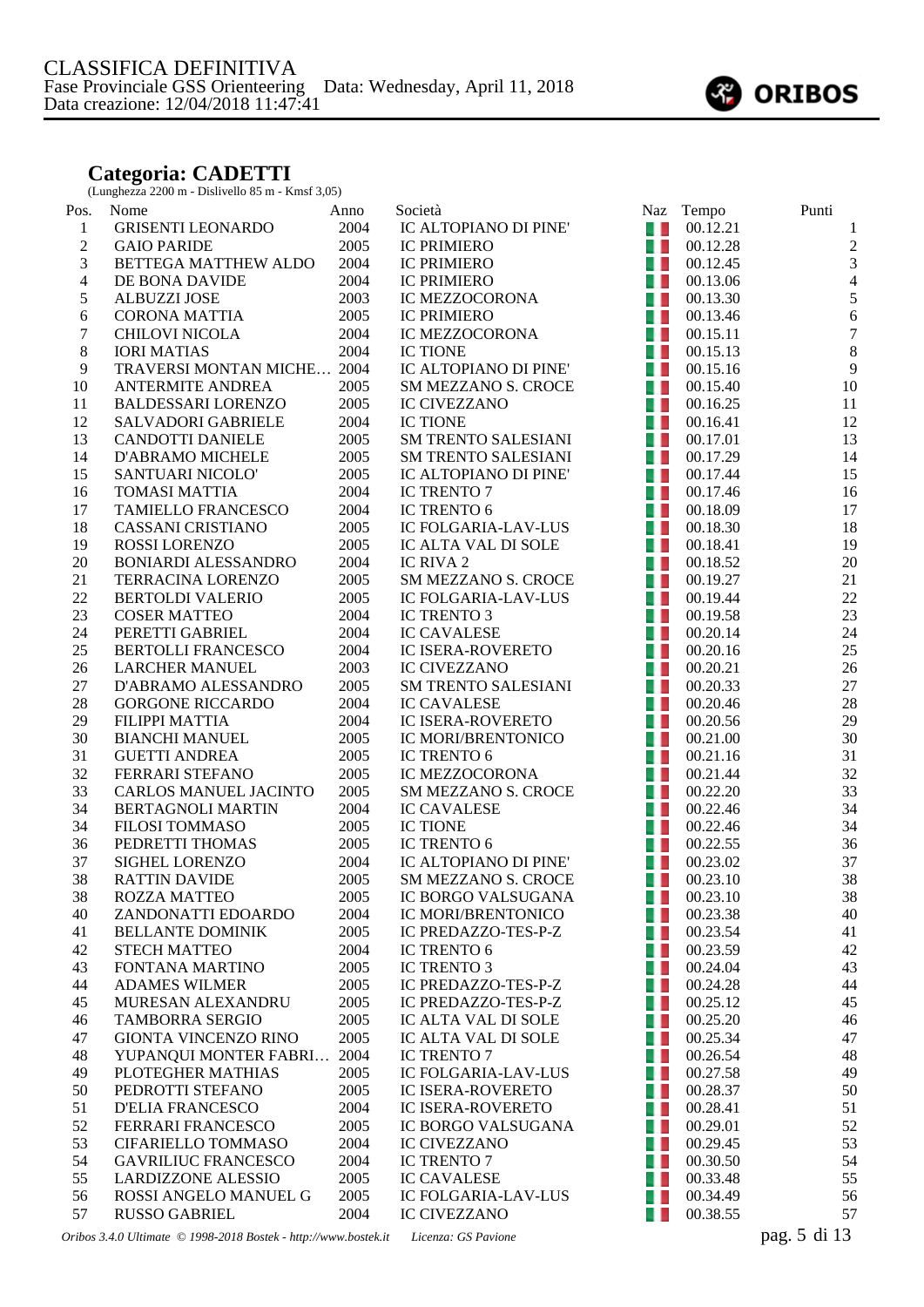# ...Categoria: CADETTI

| Pos.                     | Nome                      | Anno | Società                    | Naz | Tempo          | Punti |
|--------------------------|---------------------------|------|----------------------------|-----|----------------|-------|
| 58                       | <b>OUACHI JIHAD</b>       | 2005 | IC PREDAZZO-TES-P-Z        |     | 00.40.44       | 58    |
| 59                       | <b>TOGN ALBERTO</b>       | 2005 | <b>IC MEZZOCORONA</b>      |     | 00.57.39       | 59    |
| 60                       | <b>MARTINOLLI ALESSIO</b> | 2005 | IC ALTA VAL DI SOLE        |     | 01.04.25       | 60    |
| $\sim$                   | SPAGOLLA ANDREA           | 2005 | IC BORGO VALSUGANA         |     | Punz. Errata   | 69    |
| $\overline{\phantom{0}}$ | PERINI NICOLO'            | 2005 | IC RIVA 2                  |     | Punz. Errata   | 69    |
|                          | <b>BORGONOVO MATTEO</b>   | 2004 | <b>IC TIONE</b>            |     | Punz. Mancante | 69    |
| $\sim$                   | <b>GARBINI ANDREA</b>     | 2005 | IC TRENTO 3                |     | Punz. Mancante | 69    |
| ۰.                       | <b>JAROSZEWSKI OSKAR</b>  | 2004 | <b>IC MORI/BRENTONICO</b>  |     | Punz. Mancante | 69    |
| $\sim$                   | <b>SALFATI CRISTIANO</b>  | 2005 | <b>SM TRENTO SALESIANI</b> |     | Punz. Mancante | 69    |
| $\sim$                   | <b>ROSSO MANUEL</b>       | 2005 | IC RIVA 2                  |     | Punz. Mancante | 69    |
|                          | DALCEGGIO GIANLUCA        | 2005 | <b>IC BORGO VALSUGANA</b>  |     | Punz. Mancante | 69    |
|                          |                           |      |                            |     |                |       |

| nz. Errata   | nУ |
|--------------|----|
| nz. Mancante | 69 |
| nz. Mancante | 69 |
| nz. Mancante | 69 |
| nz. Mancante | 69 |
| nz. Mancante | 69 |
| nz. Mancante | 69 |
|              |    |
|              |    |
|              |    |
|              |    |

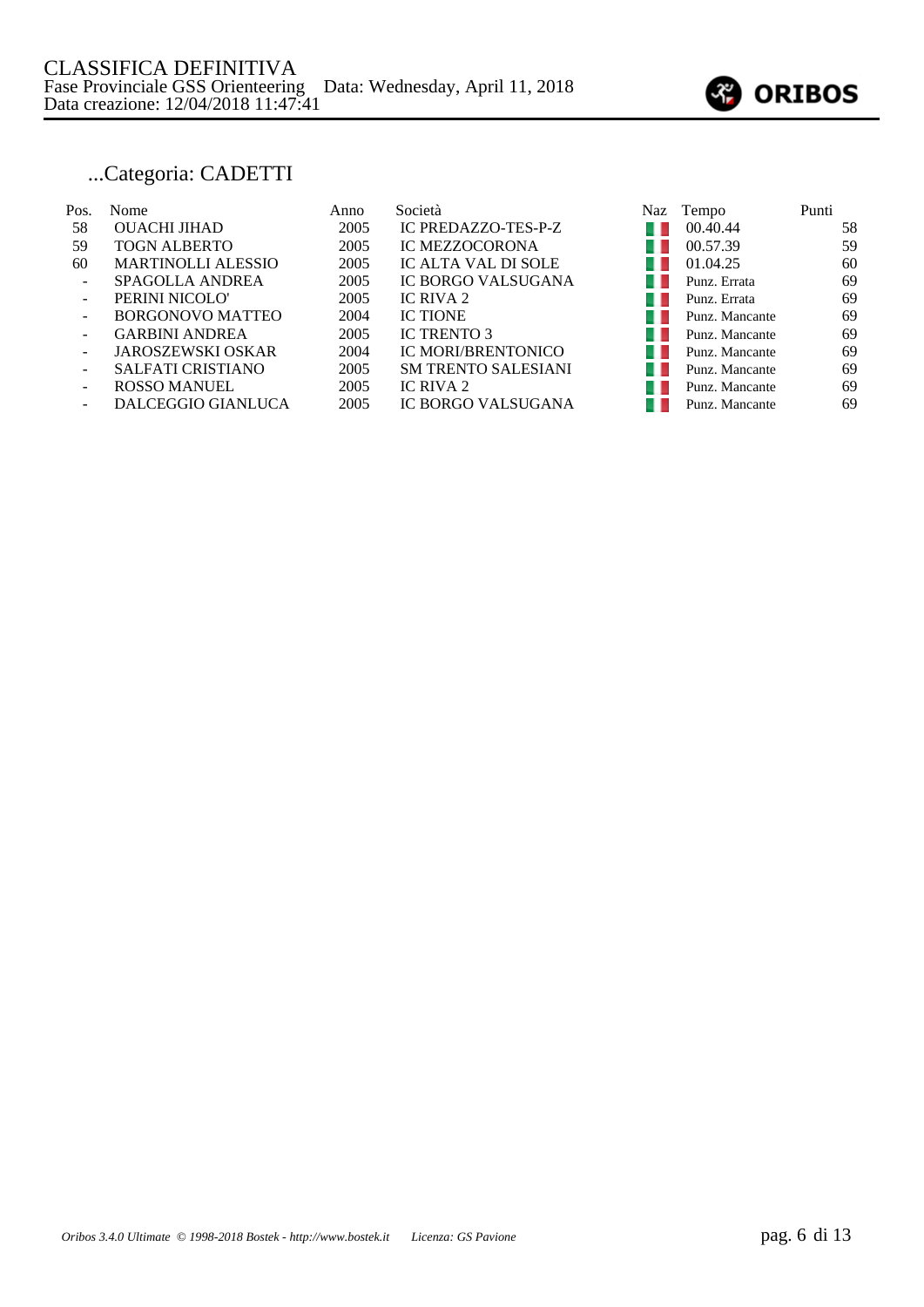## **Categoria: CADETTE**

(Lunghezza 1800 m - Dislivello 90 m - Kmsf 2,70)

|                          | (Lunghezza 1800 m - Dislivello 90 m - Kmsf 2,70) |              |                                |              |                      |                          |
|--------------------------|--------------------------------------------------|--------------|--------------------------------|--------------|----------------------|--------------------------|
| Pos.                     | Nome                                             | Anno         | Società                        | <b>Naz</b>   | Tempo                | Punti                    |
| 1                        | <b>GAIO RACHELE</b>                              | 2004         | <b>IC PRIMIERO</b>             | a. L         | 00.10.46             | 1                        |
| $\sqrt{2}$               | <b>RIZ NICOLE</b>                                | 2004         | <b>IC PRIMIERO</b>             | a. L         | 00.11.11             | $\overline{c}$           |
| $\overline{3}$           | <b>GOBBER GIULIA</b>                             | 2005         | SM MEZZANO S. CROCE            | a. L         | 00.11.31             | 3                        |
| $\overline{4}$           | <b>SIMION ESTER</b>                              | 2004         | <b>IC PRIMIERO</b>             | a ka         | 00.12.28             | $\overline{\mathcal{A}}$ |
| $\mathfrak s$            | ANTOLINI CARLOTTA                                | 2005         | <b>IC TIONE</b>                | an in        | 00.16.34             | 5                        |
| $\sqrt{6}$               | <b>LOSS ELISA</b>                                | 2005         | SM MEZZANO S. CROCE            | an in        | 00.17.08             | $\epsilon$               |
| $\boldsymbol{7}$         | <b>DOLZANI MARTINA</b>                           | 2005         | <b>IC CIVEZZANO</b>            | a, p         | 00.17.25             | $\overline{7}$           |
| $\,8\,$                  | <b>BRIGADOI ILARIA</b>                           | 2005         | IC PREDAZZO-TES-P-Z            | a, p         | 00.18.19             | 8                        |
| 9                        | <b>GASPERI ELISABETTA</b>                        | 2005         | IC ALTOPIANO DI PINE'          | a ka         | 00.18.31             | 9                        |
| 10                       | <b>MIORANDI FRANCESCA</b>                        | 2004         | <b>IC ISERA-ROVERETO</b>       | a. L         | 00.18.40             | 10                       |
| 11<br>12                 | <b>SACCON MARGHERITA</b>                         | 2005<br>2004 | <b>IC CAVALESE</b>             | a. L         | 00.18.45             | 11                       |
| 13                       | <b>TAMBOSI LAURA</b><br><b>BAZZOLI ANNALISA</b>  | 2004         | <b>IC ISERA-ROVERETO</b>       | a. L         | 00.19.27             | 12<br>13                 |
| 14                       | PEGORETTI VIOLA                                  | 2004         | <b>IC TIONE</b><br>IC TRENTO 7 | a ka<br>A. L | 00.19.46<br>00.20.10 | 14                       |
| 15                       | <b>DALLAFIOR MATILDE</b>                         | 2004         | IC ALTOPIANO DI PINE'          | a. L         | 00.20.29             | 15                       |
| 16                       | <b>FACCHINELLI BEATRICE</b>                      | 2004         | <b>IC CIVEZZANO</b>            | a, p         | 00.20.46             | 16                       |
| 17                       | VANZO GRETA                                      | 2005         | <b>IC CAVALESE</b>             | a,           | 00.20.50             | 17                       |
| 18                       | PUERARI SARA                                     | 2005         | IC FOLGARIA-LAV-LUS            | an in        | 00.21.43             | 18                       |
| 19                       | PREDELLI ILARA                                   | 2004         | <b>SM TRENTO SALESIANI</b>     | A.           | 00.22.13             | 19                       |
| $20\,$                   | <b>TAIT SOFIA</b>                                | 2005         | IC MEZZOCORONA                 | 41           | 00.23.02             | 20                       |
| 21                       | POTRICH MARTINA                                  | 2005         | <b>IC FOLGARIA-LAV-LUS</b>     | a L          | 00.23.08             | 21                       |
| $22\,$                   | LONGO ELISA                                      | 2005         | IC PREDAZZO-TES-P-Z            | an in        | 00.24.11             | 22                       |
| 23                       | <b>MOTTER ASIA</b>                               | 2005         | IC BORGO VALSUGANA             | a pr         | 00.24.13             | 23                       |
| 24                       | PLOCECH LETIZIA                                  | 2005         | IC TRENTO 3                    | a in         | 00.24.14             | 24                       |
| 25                       | <b>NOVELLI SARA</b>                              | 2005         | <b>IC CAVALESE</b>             | an in        | 00.24.16             | 25                       |
| 26                       | PELLEGRINI SERENA                                | 2004         | <b>IC TIONE</b>                | an in        | 00.24.31             | 26                       |
| 27                       | <b>CALDARA SILVIA</b>                            | 2005         | IC TRENTO 3                    | a ka         | 00.24.52             | 27                       |
| 28                       | ZUGLIANI SABRINA                                 | 2005         | SM MEZZANO S. CROCE            | 41           | 00.25.20             | 28                       |
| 29                       | <b>GUADAGNINI ELENA</b>                          | 2005         | IC PREDAZZO-TES-P-Z            | an Ind       | 00.25.28             | 29                       |
| 30                       | <b>BONECCHER LINDA</b>                           | 2005         | IC ALTOPIANO DI PINE'          | a L          | 00.25.30             | 30                       |
| 31                       | <b>RANZANI ALICE</b>                             | 2005         | SM TRENTO SALESIANI            | a, p         | 00.26.15             | 31                       |
| 32                       | <b>LONGHI CRISTINA</b>                           | 2005         | IC MEZZOCORONA                 | a L          | 00.26.49             | 32                       |
| 33                       | PANIZZA NIVES                                    | 2005         | IC ALTA VAL DI SOLE            | a pro        | 00.27.13             | 33                       |
| 34                       | <b>GABRIELLI SERENA</b>                          | 2005         | IC ALTA VAL DI SOLE            | a ju         | 00.27.52             | 34                       |
| 35                       | TOMASI CAMILLA                                   | 2004         | <b>IC CIVEZZANO</b>            | an in        | 00.28.40             | 35                       |
| 36                       | <b>SANDRI SILVIA</b>                             | 2005         | IC ALTOPIANO DI PINE'          | A.           | 00.28.42             | 36                       |
| 37                       | PISONI ALICE                                     | 2005         | <b>SM TRENTO SALESIANI</b>     | 41           | 00.30.51             | 37                       |
| 38                       | <b>BECCARA VITTORIA</b>                          | 2005         | <b>SM TRENTO SALESIANI</b>     | 4 L          | 00.32.49             | 38                       |
| 39                       | <b>LUCIAN MARTINA</b>                            | 2005         | SM MEZZANO S. CROCE            | a p          | 00.33.53             | 39                       |
| 40                       | DEL BUE JESSICA                                  | 2005         | IC BORGO VALSUGANA             | a ka         | 00.35.05             | 40                       |
| 41                       | <b>IACHEMET MARTINA</b>                          | 2005         | IC MEZZOCORONA                 | a l          | 00.35.59             | 41                       |
| 42                       | <b>GASPERINI ELISA</b>                           | 2004         | <b>IC ISERA-ROVERETO</b>       | - 1          | 00.37.29             | 42                       |
| 43                       | ANGELI ARIANNA                                   | 2005         | IC BORGO VALSUGANA             | w            | 00.37.48             | 43                       |
| 44                       | <b>CATTOI GIULIA</b>                             | 2005         | IC MORI/BRENTONICO             | . .          | 00.47.17             | 44                       |
| 45                       | <b>ZENERE FEDERICA</b>                           | 2005         | IC MORI/BRENTONICO             | w            | 01.18.53             | 45                       |
| $\blacksquare$           | DEFRANCESCO ILARIA                               | 2005         | IC PREDAZZO-TES-P-Z            | u L          | Punz. Errata         | 58                       |
| $\blacksquare$           | PEREVALA VERA                                    | 2005         | IC TRENTO 3                    | H U          | Punz. Errata         | 58                       |
| $\blacksquare$           | DELLABONA REBECCA                                | 2005         | <b>IC CAVALESE</b>             | - 1          | Punz. Errata         | 58                       |
| $\blacksquare$           | <b>BIANCHI GIULIA</b>                            | 2005         | IC MORI/BRENTONICO             | - 1          | Punz. Errata         | 58                       |
| $\blacksquare$           | <b>GROAZ GIORGIA</b>                             | 2005         | IC ALTA VAL DI SOLE            | - 1          | Punz. Errata         | 58                       |
| $\blacksquare$           | RIGONI ALESSIA                                   | 2005         | <b>IC PRIMIERO</b>             | - 1          | Punz. Mancante       | 58                       |
| $\blacksquare$           | <b>SETTILI GIULIA</b>                            | 2004         | <b>IC TIONE</b>                | . .          | Punz. Mancante       | 58                       |
| $\overline{\phantom{a}}$ | <b>RAOSS MARIANNA</b>                            | 2004         | <b>IC ISERA-ROVERETO</b>       | a ka         | Punz. Mancante       | 58                       |
| $\blacksquare$           | EL HALI MANAR                                    | 2004         | IC TRENTO 7                    | . .          | Punz. Mancante       | 58                       |
| $\blacksquare$           | <b>GILLI SARA</b>                                | 2004         | IC TRENTO 7                    | - 1          | Punz. Mancante       | 58                       |
| $\blacksquare$           | <b>FRANZOI ESTER</b>                             | 2005         | IC TRENTO 6                    | H            | Punz. Mancante       | 58                       |
| $\overline{\phantom{a}}$ | <b>VERONESI DALILA</b>                           | 2005         | IC ALTA VAL DI SOLE            | a ka         | Punz. Mancante       | 58                       |

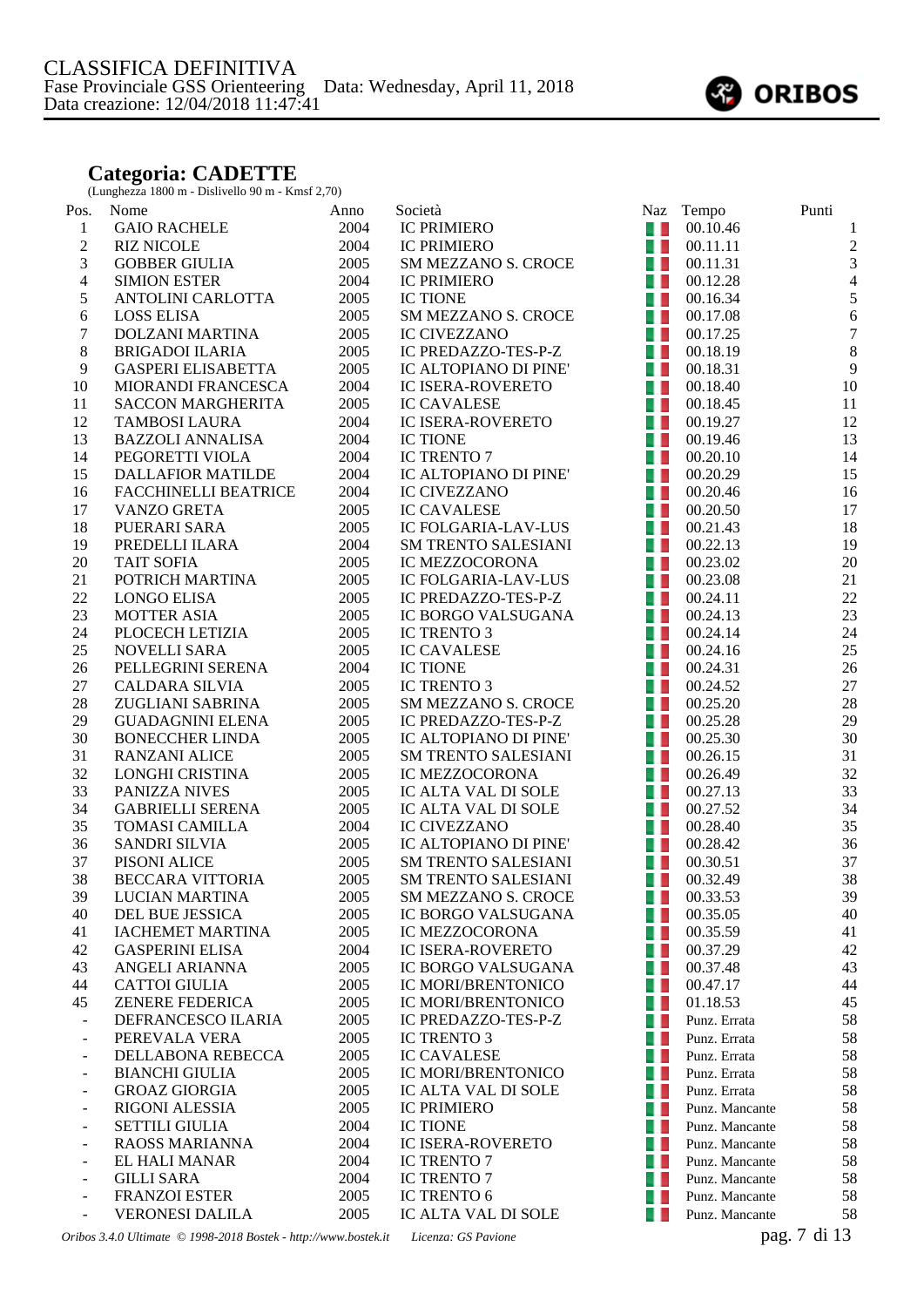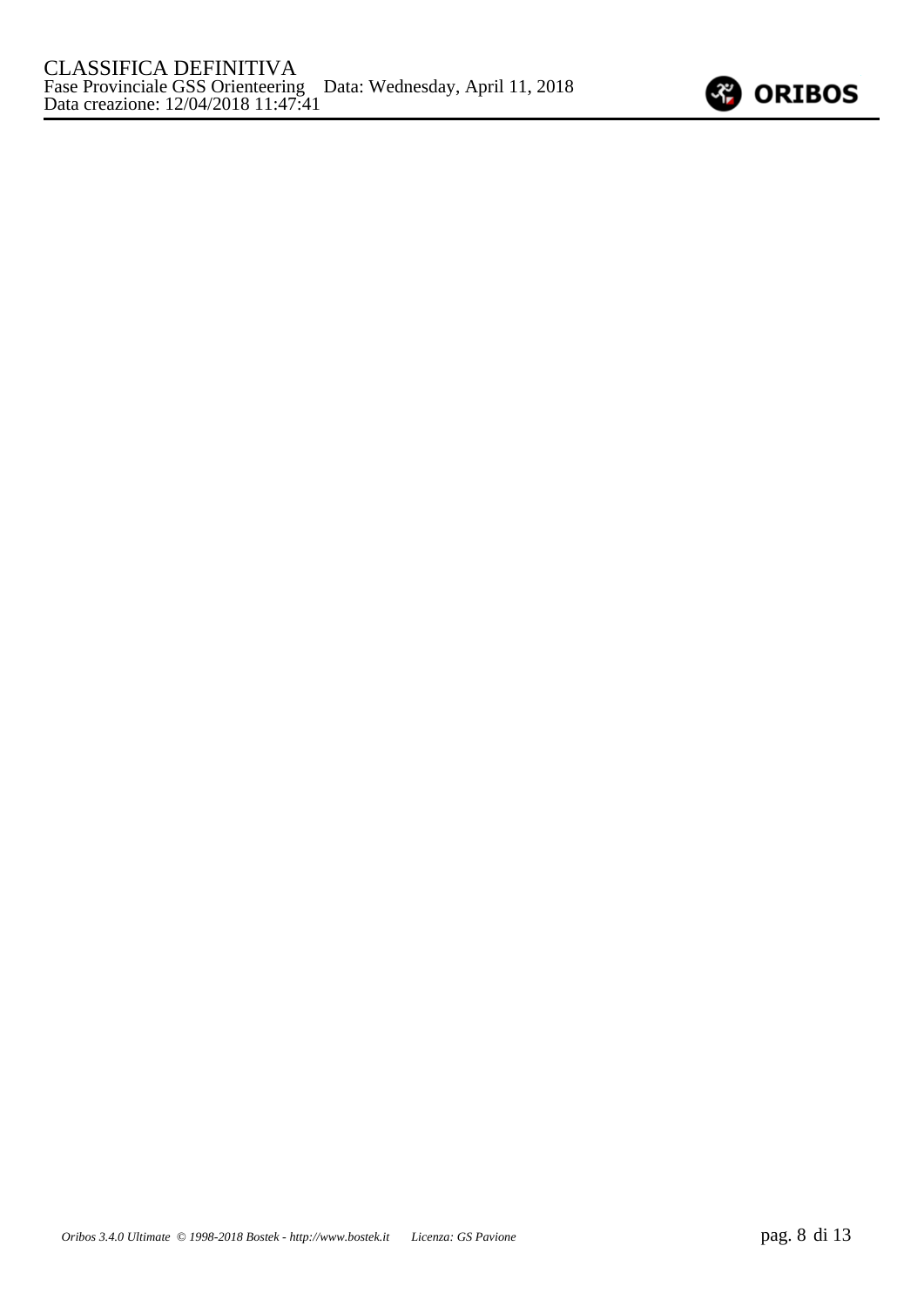### **Categoria: ALLIEVI**

(Lunghezza 2400 m - Dislivello 95 m - Kmsf 3,35)

| Pos.                     | Nome                      | Anno | Società                      | Naz  | Tempo          | Punti            |
|--------------------------|---------------------------|------|------------------------------|------|----------------|------------------|
| $\mathbf{1}$             | PALUMBO PIETRO            | 2001 | IS ROVERETO ROSMINI          | 41   | 00.11.17       | 1                |
| $\overline{c}$           | <b>BETTEGA DAMIANO</b>    | 2001 | <b>IS PRIMIERO</b>           | 41   | 00.11.42       | $\overline{2}$   |
| 3                        | <b>LOSS NIKOLAS</b>       | 2001 | IS PRIMIERO CFP ENAIP        | 41   | 00.11.56       | $\overline{3}$   |
| $\overline{4}$           | <b>ORLER MARCO</b>        | 2002 | <b>IS PRIMIERO CFP ENAIP</b> | 41   | 00.12.00       | $\overline{4}$   |
| $\overline{4}$           | <b>BRUNET LORENZO</b>     | 2002 | <b>IS PRIMIERO</b>           | 41   | 00.12.00       | $\overline{4}$   |
| 6                        | DE CARLI CARLO            | 2002 | <b>IS PRIMIERO</b>           | 4 L  | 00.12.38       | $\sqrt{6}$       |
| $\boldsymbol{7}$         | PATERNO DAVIDE            | 2001 | IS BORGO DEGASPERI           | a L  | 00.13.22       | $\boldsymbol{7}$ |
| 8                        | SCHIAVI CAPPELL RUGGERO   | 2002 | IS BORGO DEGASPERI           | 41   | 00.14.06       | $\,8\,$          |
| 9                        | <b>BETTEGA TIZIANO</b>    | 2002 | <b>IS PRIMIERO</b>           | 4 L  | 00.14.29       | 9                |
| 10                       | KALTENHAUSER LORIS        | 2003 | IS S. MICHELE AGRARIO        | 4 L  | 00.14.47       | $10\,$           |
| 11                       | <b>ZAMBONI MARCO</b>      | 2001 | IS LEVICO ALBERGHIERO        | 41   | 00.14.48       | 11               |
| 12                       | <b>IORIATTI FRANCESCO</b> | 2002 | <b>IS TRENTO GALILEI</b>     | 41   | 00.14.52       | 12               |
| 13                       | VALENTI LEONARDO          | 2001 | IS S. MICHELE AGRARIO        | 41   | 00.15.38       | 13               |
| 14                       | <b>SILVESTRI DAVIDE</b>   | 2001 | IS CIV DE CARNERI            | 41   | 00.16.30       | 14               |
| 15                       | SIMONI ALESSANDRO         | 2001 | <b>IS TRENTO GALILEI</b>     | 41   | 00.16.49       | 15               |
| 16                       | <b>GIOTTA ALESSANDRO</b>  | 2001 | <b>IS CLES PILATI</b>        | 4 L  | 00.17.15       | 16               |
| 17                       | PEGHINI MATTIA            | 2002 | IS TRENTO GALILEI            | 41   | 00.17.36       | 17               |
| 18                       | <b>GHEZZI MARTINO</b>     | 2003 | IS ROVERETO ROSMINI          | a L  | 00.17.42       | 18               |
| 19                       | MARCUCCI LORENZO          | 2002 | IS TRENTO GALILEI            | a. L | 00.18.04       | 19               |
| 20                       | <b>VOLTOLINI GABRIELE</b> | 2001 | IS S. MICHELE AGRARIO        | a. L | 00.18.13       | 20               |
| 21                       | LIBARDONI NICOLO'         | 2002 | IS BORGO CFP ENAIP           | 41   | 00.18.49       | 21               |
| $22\,$                   | <b>FUSI SEBASTIANO</b>    | 2002 | IS LEVICO ALBERGHIERO        | 41   | 00.19.15       | 22               |
| 23                       | <b>OSS MICHELE</b>        | 2001 | IS BORGO CFP ENAIP           | a. L | 00.19.19       | 23               |
| 24                       | <b>KOLLAR PATRICK</b>     | 2002 | IS CIV DE CARNERI            | 41   | 00.19.33       | 24               |
| 25                       | <b>CIMADOM RICCARDO</b>   | 2002 | IS TRENTO ROSMINI            | 41   | 00.19.58       | 25               |
| 26                       | <b>DEAVI MARCO</b>        | 2002 | IS TRENTO ROSMINI            | a D  | 00.21.24       | 26               |
| 27                       | MARTINELLI ALESSANDRO     | 2002 | IS BORGO CFP ENAIP           | a. L | 00.21.30       | 27               |
| $28\,$                   | <b>GIOVANNINI SAMUEL</b>  | 2003 | IS BORGO CFP ENAIP           | a. L | 00.21.33       | $28\,$           |
| 29                       | FONTANARI GIACOMO         | 2002 | IS TRENTO TAMBOSI            | 41   | 00.21.39       | 29               |
| 30                       | PASSAMANI DANIELE         | 2003 | IS BORGO DEGASPERI           | 41   | 00.21.54       | 30               |
| 31                       | <b>GUBERT MATTIA</b>      |      | IS PRIMIERO CFP ENAIP        | 41   | 00.22.03       | 31               |
| 32                       | <b>CETTO MAURIZIO</b>     | 2003 | IS CIV DE CARNERI            | 41   | 00.22.59       | 32               |
| 33                       | <b>MINATI FRANCESCO</b>   | 2003 | IS BORGO DEGASPERI           | 41   | 00.23.01       | 33               |
| 34                       | <b>MARTINO DAVIDE</b>     | 2001 | <b>IS TRENTO ROSMINI</b>     | 41   | 00.24.01       | 34               |
| 35                       | <b>COSER GABRIELE</b>     | 2002 | IS ROVERETO ROSMINI          | H D  | 00.24.02       | 35               |
| 36                       | NICOLINI DAVIDE           | 2003 | IS ROVERETO ROSMINI          | a. L | 00.25.08       | 36               |
| 37                       | <b>BORTOLOTTI MATIAS</b>  | 2003 | IS TRENTO LINGUISTICO        | a. L | 00.25.35       | 37               |
| 38                       | <b>GIOVANNINI DAVIDE</b>  | 2003 | IS TRENTO ARTI/VITTORIA      | a L  | 00.26.09       | 38               |
| 39                       | DEPALMA NICCOLO'          | 2002 | IS TRENTO SACRO CUORE        |      | 00.27.21       | 39               |
| 40                       | <b>VIOLA MATTEO</b>       | 2003 | IS TRENTO SACRO CUORE        |      | 00.28.06       | 40               |
| 41                       | PELLEGRINI LUCA           | 2003 | IS CIV DE CARNERI            | u l  | 00.31.49       | 41               |
| 42                       | <b>LEONARDI ALESSIO</b>   | 2002 | IS CLES PILATI               | U J  | 00.36.38       | 42               |
| 43                       | DE POLO NESTOR            | 2003 | IS TRENTO ARTI/VITTORIA      | . .  | 00.38.07       | 43               |
| 44                       | <b>CASSESE GIANNI</b>     | 2002 | IS LEVICO ALBERGHIERO        | u p  | 00.38.43       | 44               |
| 45                       | RAVIZZA LORENZO           | 2003 | IS TRENTO ARTI/VITTORIA      | 41   | 00.42.43       | 45               |
| 46                       | <b>MELCHIORI FILIPPO</b>  | 2003 | IS TRENTO ARTI/VITTORIA      | u u  | 01.04.43       | 46               |
| $\bar{\phantom{a}}$      | <b>CAMPANELLA DANIEL</b>  | 2003 | IS TRENTO SACRO CUORE        | w    | Punz. Errata   | 52               |
| $\overline{\phantom{m}}$ | <b>BASSETTI ANDREA</b>    | 2003 | IS TRENTO LINGUISTICO        |      | Punz. Errata   | 52               |
| $\overline{\phantom{a}}$ | <b>TRENTI MATTEO</b>      | 2001 | <b>IS TRENTO TAMBOSI</b>     |      | Punz. Errata   | 52               |
| $\overline{\phantom{m}}$ | <b>RESS PAOLO</b>         | 2003 | IS TRENTO LINGUISTICO        |      | Punz. Errata   | 52               |
| $\overline{\phantom{a}}$ | VEDOVELLI CRISTIANO       | 2003 | IS S. MICHELE AGRARIO        |      | Punz. Mancante | 52               |

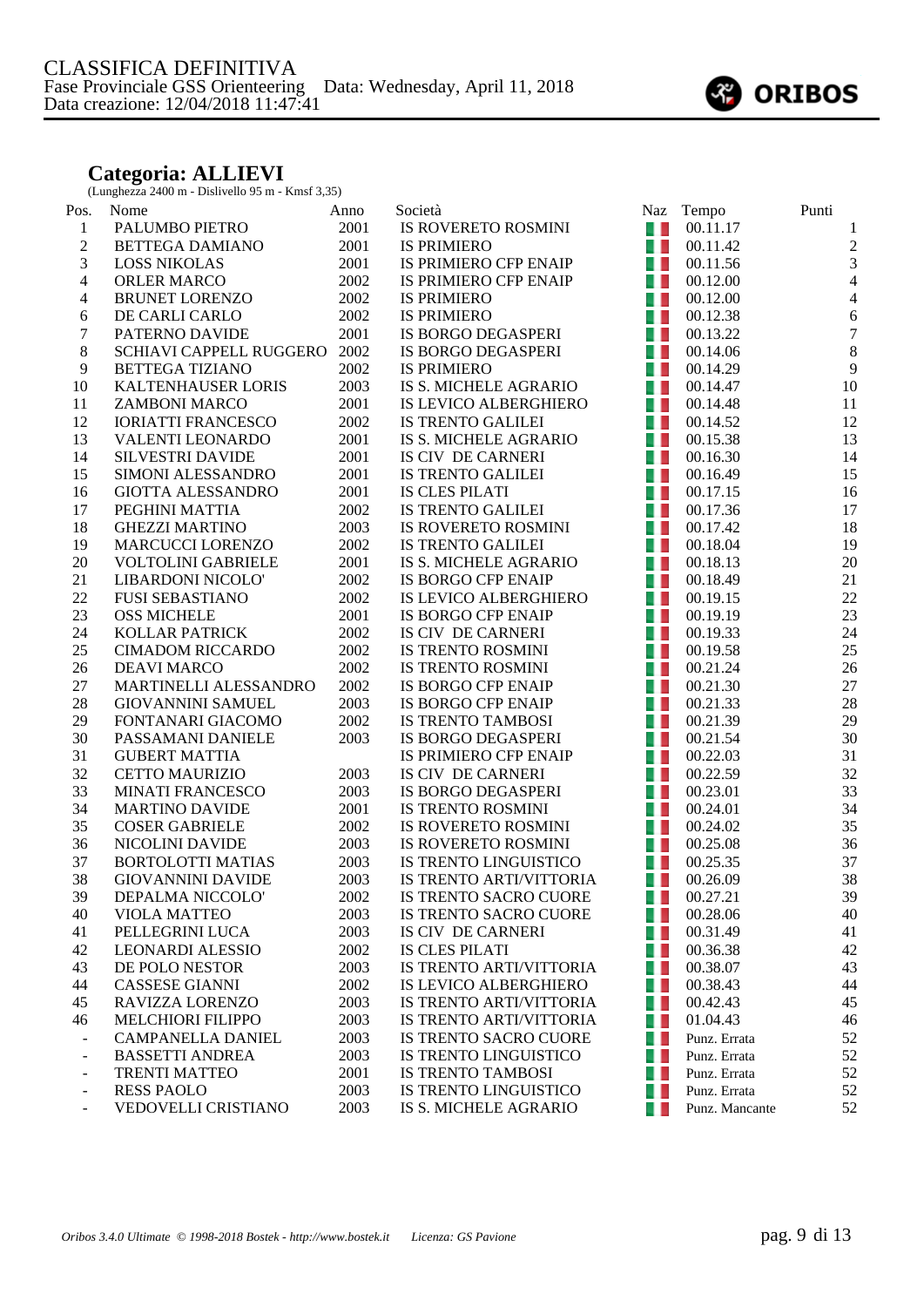#### **Categoria: ALLIEVE**

(Lunghezza 2300 m - Dislivello 90 m - Kmsf 3,20)

| Pos.                     | Nome                     | Anno | Società                      | <b>Naz</b>     | Tempo          | Punti            |
|--------------------------|--------------------------|------|------------------------------|----------------|----------------|------------------|
| $\mathbf{1}$             | DALFOLLO DEBORA          | 2002 | IS LEVICO ALBERGHIERO        | $\blacksquare$ | 00.15.01       | 1                |
| $\overline{c}$           | <b>TRENTIN ANGELA</b>    | 2003 | IS BORGO DEGASPERI           | a. L           | 00.15.39       | $\sqrt{2}$       |
| 3                        | ZUGLIANI MARIA           | 2001 | <b>IS PRIMIERO</b>           | $\blacksquare$ | 00.16.55       | $\overline{3}$   |
| $\overline{4}$           | MONFREDINI SERENA        | 2002 | IS CIV DE CARNERI            | a. L           | 00.19.02       | $\overline{4}$   |
| 5                        | MOLINARI CHIARA          | 2002 | IS TRENTO GALILEI            | a L            | 00.19.03       | 5                |
| 6                        | FRAMBA NICOLE            | 2001 | <b>IS CLES PILATI</b>        | a. L           | 00.19.24       | $\sqrt{6}$       |
| $\tau$                   | <b>LOSS GIORGIA</b>      | 2002 | IS S. MICHELE AGRARIO        | $\blacksquare$ | 00.19.31       | $\boldsymbol{7}$ |
| $8\,$                    | PATRESE FRANCESCA        | 2002 | <b>IS TRENTO GALILEI</b>     | $\blacksquare$ | 00.20.16       | $\,8\,$          |
| 9                        | <b>ZUCCO AGNESE</b>      | 2003 | IS BORGO DEGASPERI           | a L            | 00.20.27       | 9                |
| $10\,$                   | <b>ZORTEA ESTER</b>      | 2001 | <b>IS PRIMIERO</b>           | a. L           | 00.20.30       | 10               |
| 11                       | <b>BETTEGA SERENA</b>    | 2003 | <b>IS PRIMIERO</b>           | u L            | 00.21.03       | 11               |
| 12                       | GIOVANNINI MARIA LETIZIA | 2003 | <b>IS TRENTO ROSMINI</b>     | a. L           | 00.21.08       | 12               |
| 12                       | <b>CANELLA IRENE</b>     | 2002 | <b>IS CLES PILATI</b>        | a. L           | 00.21.08       | 12               |
| 14                       | <b>COSER VERONICA</b>    | 2002 | IS TRENTO TAMBOSI            | $\blacksquare$ | 00.22.08       | 14               |
| 15                       | DATRES SUSANNA           | 2003 | IS CIV DE CARNERI            | $\blacksquare$ | 00.22.09       | 15               |
| 16                       | VALSECCHI GIULIA         | 2003 | IS BORGO DEGASPERI           | $\blacksquare$ | 00.22.31       | 16               |
| 17                       | <b>BERLOFFA ARIANNA</b>  | 2002 | IS TRENTO TAMBOSI            | a. L           | 00.23.59       | 17               |
| 18                       | <b>ERLER GIULIA</b>      | 2002 | <b>IS TRENTO TAMBOSI</b>     | a. L           | 00.24.04       | 18               |
| 19                       | <b>RIZ ESTHER</b>        | 2002 | IS S. MICHELE AGRARIO        | a. L           | 00.24.28       | 19               |
| 20                       | CALDONAZZI HELENA        | 2001 | IS TRENTO SACRO CUORE        | $\blacksquare$ | 00.24.33       | 20               |
| 21                       | <b>AGOSTINI ANNALIA</b>  | 2002 | <b>IS TRENTO GALILEI</b>     | a L            | 00.25.24       | 21               |
| 22                       | <b>DAPRA' LAURA</b>      | 2001 | <b>IS CLES PILATI</b>        | a. L           | 00.25.54       | 22               |
| 23                       | <b>ESPOSITO MARTINA</b>  | 2003 | IS CIV DE CARNERI            | u L            | 00.28.46       | 23               |
| 24                       | <b>BOZZOLAN SARA</b>     | 2002 | <b>IS TRENTO ROSMINI</b>     | a L            | 00.29.30       | 24               |
| 25                       | <b>ISMAILI SHKJIPE</b>   | 2002 | IS TRENTO LINGUISTICO        | 41             | 00.29.44       | 25               |
| 26                       | <b>MATTEI CAMILLA</b>    | 2003 | IS TRENTO LINGUISTICO        | a. L           | 00.30.20       | 26               |
| 27                       | <b>DALLIO KATIA</b>      | 2002 | IS S. MICHELE AGRARIO        | u.             | 00.32.02       | 27               |
| $28\,$                   | <b>AVI JESSICA</b>       | 2003 | IS TRENTO LINGUISTICO        | $\blacksquare$ | 00.33.19       | 28               |
| 29                       | <b>MORELLI MARIKA</b>    | 2003 | IS CIV DE CARNERI            | a. L           | 00.33.33       | 29               |
| 30                       | <b>ZENI FABIOLA</b>      | 2003 | <b>IS PRIMIERO</b>           | 41             | 00.34.51       | 30               |
| 31                       | <b>AMISTADI ELENA</b>    | 2001 | IS TRENTO SACRO CUORE        | $\blacksquare$ | 00.35.27       | 31               |
| 32                       | PATERNUOSTO LISA         | 2001 | <b>IS TRENTO SACRO CUORE</b> | $\blacksquare$ | 00.38.28       | 32               |
| 33                       | <b>BULLO BEATRICE</b>    | 2002 | IS TRENTO ARTI/VITTORIA      | - 1            | 00.38.54       | 33               |
| 34                       | <b>MARCHETTI DANIELA</b> | 2002 | <b>IS CLES PILATI</b>        | 41             | 00.39.04       | 34               |
| 35                       | <b>ZORTEA MARTINA</b>    | 2003 | IS LEVICO ALBERGHIERO        | u.             | 00.41.31       | 35               |
| 36                       | RUSSO MADDALENA          | 2003 | IS TRENTO LINGUISTICO        | a. L           | 00.55.39       | 36               |
| 37                       | <b>ANSELMI MATILDA</b>   | 2002 | IS TRENTO ARTI/VITTORIA      | a. L           | 01.03.37       | 37               |
| $\Box$                   | DORIGATTI GIULIA         | 2003 | <b>IS TRENTO ROSMINI</b>     | a L            | Punz. Mancante | 42               |
| $\overline{\phantom{a}}$ | <b>NARDON GIULIA</b>     | 2001 | IS S. MICHELE AGRARIO        | a. L           | Punz. Mancante | 42               |
| $\overline{\phantom{a}}$ | RODLER ANGELA            | 2002 | IS LEVICO ALBERGHIERO        | . .            | Punz. Mancante | 42               |
|                          | SPONCHIA ISABELLA        | 2002 | IS TRENTO SACRO CUORE        | . .            | Ritirato       | 42               |
|                          |                          |      |                              |                |                |                  |

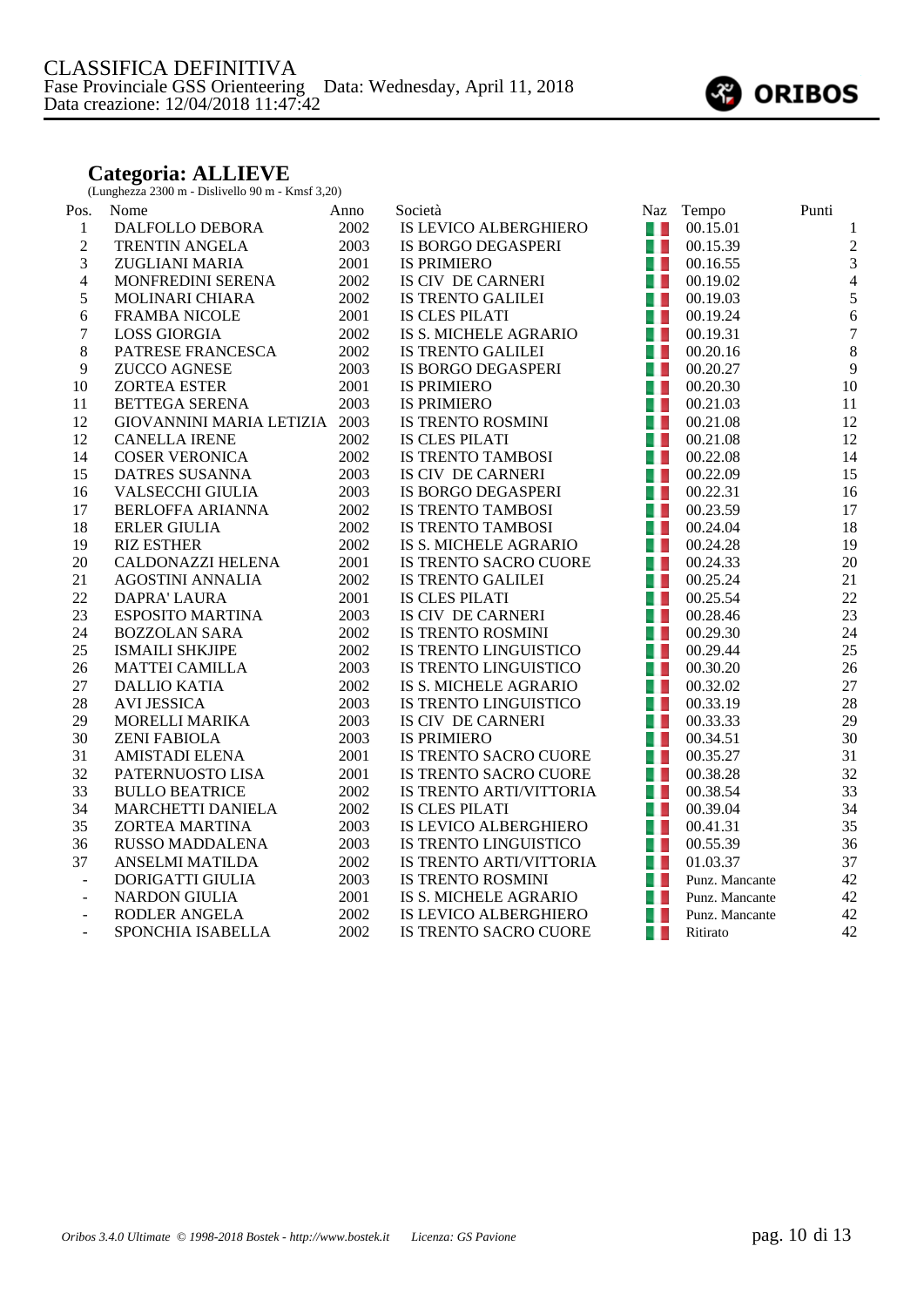### **Categoria: JUNIORES F**

(Lunghezza 2400 m - Dislivello 90 m - Kmsf 3,30)

| Pos. | Nome                     | Anno        | Società                  | Naz | Tempo          | Punti  |
|------|--------------------------|-------------|--------------------------|-----|----------------|--------|
|      | <b>RAUS SERENA</b>       | 2000        | IS TRENTO LINGUISTICO    |     | 00.14.41       |        |
| 2    | <b>CASAGRANDE ANNA</b>   | 2000        | <b>IS TRENTO GALILEI</b> |     | 00.16.06       | 2      |
| 3    | MASCHIO GIULIA           | 1999        | IS PRIMIERO              |     | 00.16.30       | 3      |
| 4    | <b>MINATI ALESSANDRA</b> | 1999        | IS BORGO DEGASPERI       |     | 00.18.17       | 4      |
| 5.   | DALDON ELISA             | 1999        | <b>IS TRENTO ROSMINI</b> |     | 00.20.11       | 5      |
| 6    | <b>TRENTIN VALENTINA</b> | 1999        | IS BORGO DEGASPERI       |     | 00.20.30       | 6      |
|      | ZAMBONI ANNA             | 1999        | <b>IS TRENTO ROSMINI</b> |     | 00.21.01       | $\tau$ |
| 8    | PLANER STEFANIA          | <b>2000</b> | <b>IS TRENTO TAMBOSI</b> |     | 00.21.52       | 8      |
| 9    | <b>FRONZA GIORGIA</b>    | 1999        | <b>IS TRENTO ROSMINI</b> | . . | 00.31.58       | 9      |
| 10   | <b>COFLER DILETTA</b>    | 2000        | <b>IS TRENTO ROSMINI</b> |     | 00.34.45       | 10     |
| 11   | PANCHERI MANUELA         | 1999        | IS CLES PILATI           |     | 00.42.50       | 11     |
| 12   | <b>COSTANZI AURORA</b>   | 2000        | IS CLES PILATI           |     | 00.47.53       | 12     |
| 13   | DAPOZ CLARISSA           | <b>2000</b> | IS CLES PILATI           |     | 00.51.51       | 13     |
|      | MAGAGNA SILVIA           | 1999        | IS CLES PILATI           |     | Punz. Mancante | 15     |

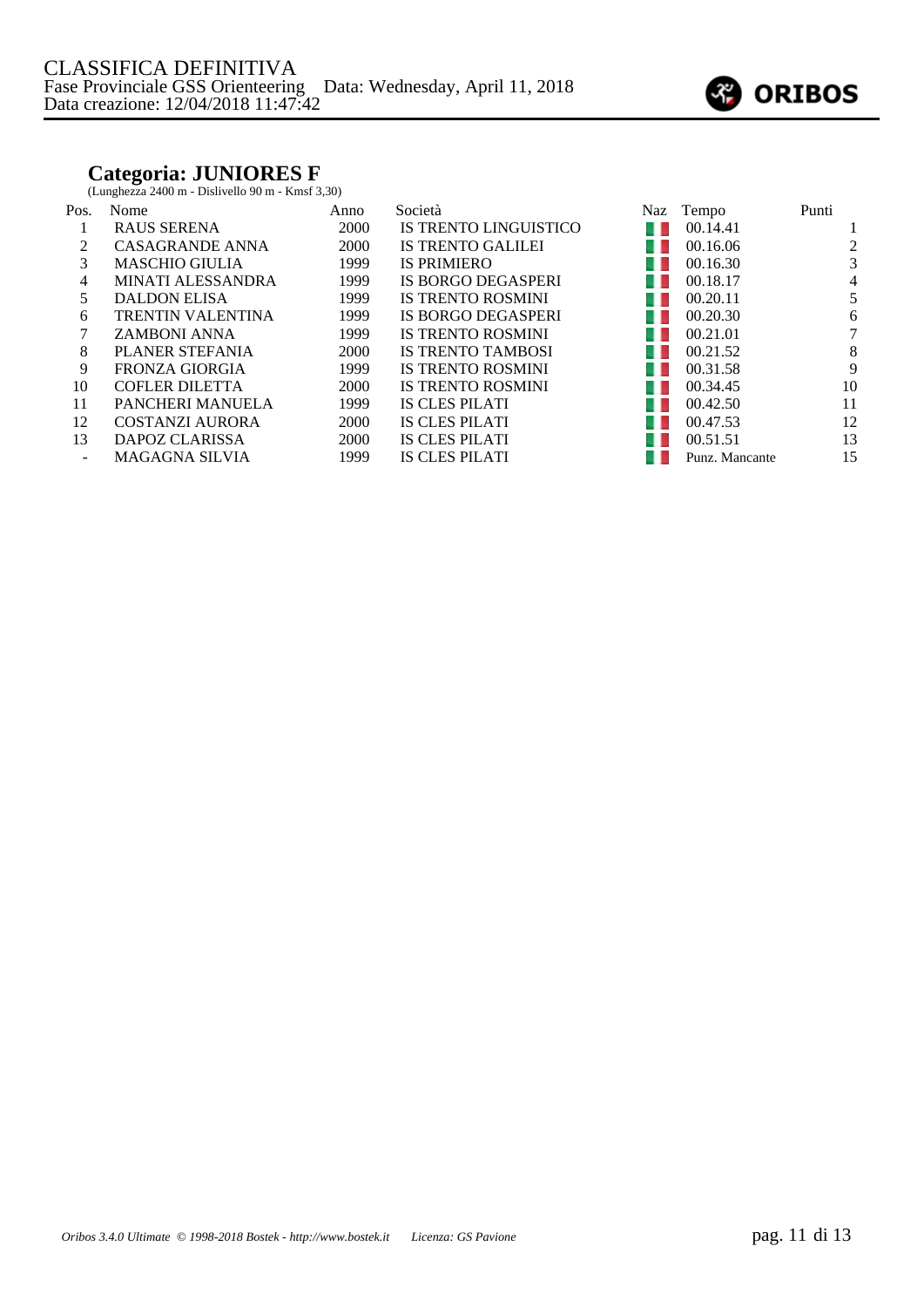#### **Categoria: JUNIORES M**

(Lunghezza 2600 m - Dislivello 100 m - Kmsf 3,60)

| Pos.                     | Nome                      | Anno | Società                        | Naz             | Tempo          | Punti          |
|--------------------------|---------------------------|------|--------------------------------|-----------------|----------------|----------------|
| 1                        | <b>CASTELLAZ MAURIZIO</b> | 1999 | <b>IS PRIMIERO</b>             | <b>ALCOHOL:</b> | 00.15.23       |                |
| 2                        | SCHIAVI CAPPELLO NICOLO'  | 2000 | IS BORGO DEGASPERI             | 41              | 00.15.37       | $\mathfrak{2}$ |
| 3                        | <b>CREPAZ DAVIDE</b>      | 1999 | <b>IS PRIMIERO</b>             | 41              | 00.15.44       | 3              |
| 4                        | <b>DEFLORIAN MICHELE</b>  | 2000 | IS S. MICHELE AGRARIO          | 41              | 00.15.49       | $\overline{4}$ |
| 5                        | <b>BIZZARRI GABRIELE</b>  | 1999 | <b>IS PRIMIERO</b>             | 41              | 00.16.40       | 5              |
| 6                        | <b>BONAT LAURENCE</b>     | 2000 | <b>IS PRIMIERO</b>             | 41              | 00.17.20       | 6              |
| 7                        | <b>SIMONI GABRIELE</b>    | 1999 | <b>IS TRENTO GALILEI</b>       | a. L            | 00.17.36       | $\tau$         |
| 8                        | <b>GASPERINI TOBIAS</b>   | 1999 | IS S. MICHELE AGRARIO          | 41              | 00.18.01       | 8              |
| 9                        | <b>LAUTON FRANCESCO</b>   | 2000 | IS S. MICHELE AGRARIO          | 41              | 00.18.03       | 9              |
| 10                       | <b>ANDERLE SIMONE</b>     | 2000 | IS TRENTO LINGUISTICO          | 41              | 00.18.07       | 10             |
| 11                       | COTESTA MATTIA WILLIAM    | 2000 | <b>IS TRENTO GALILEI</b>       | 41              | 00.19.16       | 11             |
| 12                       | <b>RIGONI GIOVANNI</b>    | 1999 | <b>IS TRENTO GALILEI</b>       | 41              | 00.19.35       | 12             |
| 13                       | PODETTI VALENTINO         | 1999 | <b>IS CLES PILATI</b>          | 41              | 00.19.38       | 13             |
| 14                       | <b>PAOLI LORENZO</b>      | 1999 | <b>IS TRENTO ROSMINI</b>       | 41              | 00.21.04       | 14             |
| 15                       | <b>ZENI LUCA</b>          | 2000 | <b>IS TRENTO TAMBOSI</b>       | 41              | 00.21.21       | 15             |
| 16                       | <b>GADDO LUCA</b>         | 2000 | <b>IS TRENTO TAMBOSI</b>       | 41              | 00.22.22       | 16             |
| 17                       | <b>SALVADORI STEFANO</b>  | 1999 | IS S. MICHELE AGRARIO          | 41              | 00.23.15       | 17             |
| 18                       | PANIZZA GIOVANNI          | 1999 | <b>IS CLES PILATI</b>          | 41              | 00.25.27       | 18             |
| 19                       | <b>FONTANARI DAVI'</b>    | 1999 | <b>IS TRENTO ROSMINI</b>       | a. L            | 00.26.19       | 19             |
| 20                       | ANESI ALESSANDRO          | 2000 | <b>IS TRENTO LINGUISTICO</b>   | 41              | 00.27.05       | 20             |
| 21                       | <b>BEBER LEONARDO</b>     | 2000 | IS TRENTO ARTI/VITTORIA        | a L             | 00.28.19       | 21             |
| 22                       | <b>FICHERA FRANCESCO</b>  | 1999 | <b>IS TRENTO ROSMINI</b>       | 41              | 00.29.32       | 22             |
| 23                       | SEPPI ALESSIO             | 1999 | <b>IS CLES PILATI</b>          | 41              | 00.29.35       | 23             |
| 24                       | <b>MOTTES MICHELE</b>     | 2000 | IS TRENTO ARTI/VITTORIA        | 41              | 00.32.13       | 24             |
| 25                       | <b>VOLTOLINI ELIA</b>     | 2000 | <b>IS TRENTO ARTI/VITTORIA</b> | 41              | 00.48.19       | 25             |
| $\overline{\phantom{a}}$ | <b>ZENI MASSIMILIANO</b>  | 2000 | <b>IS TRENTO ROSMINI</b>       | a s             | Punz. Mancante | 28             |
| $\overline{\phantom{a}}$ | <b>BATTAIOLA STEFANO</b>  | 1999 | <b>IS CLES PILATI</b>          |                 | Punz. Mancante | 28             |